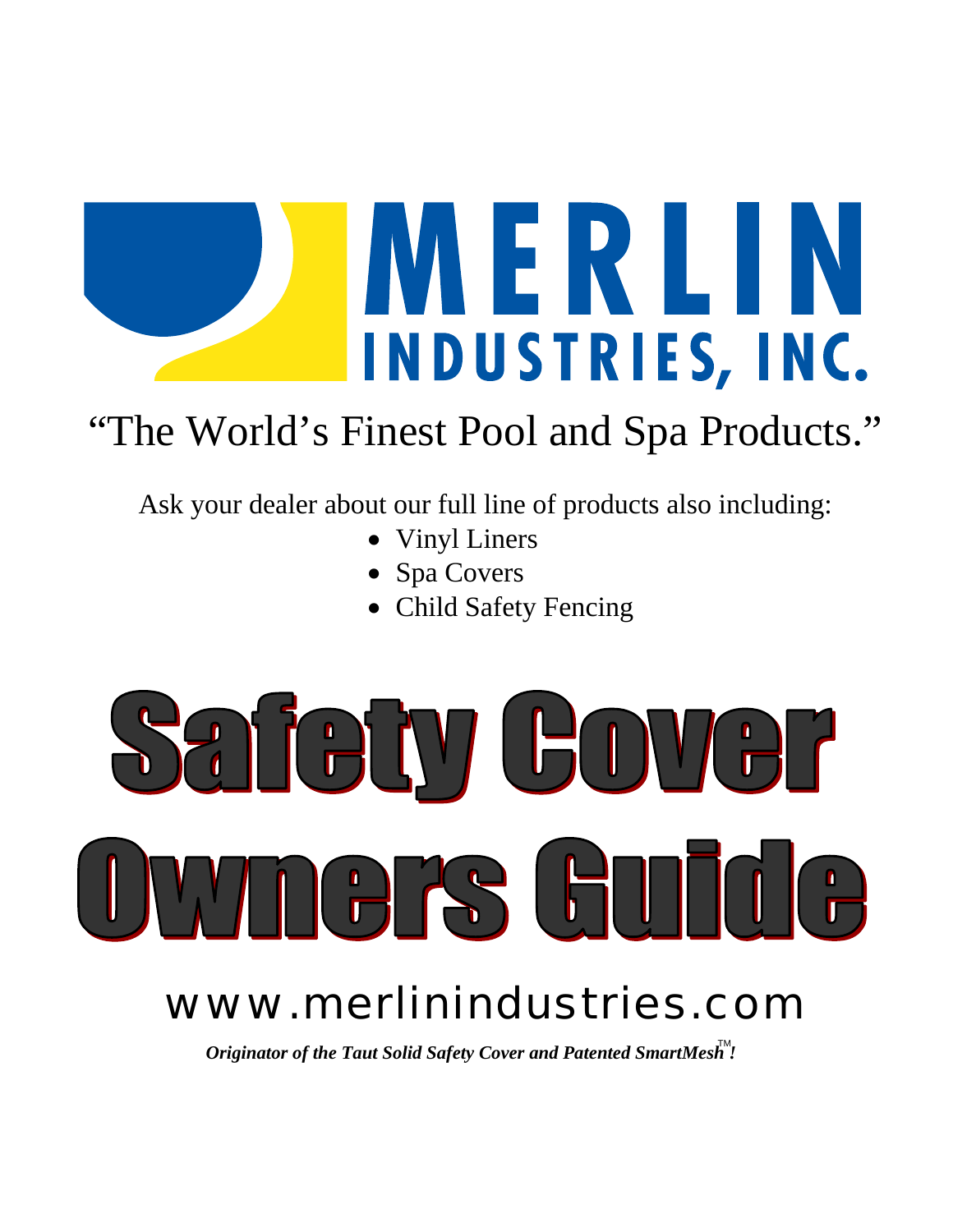### **TABLE OF CONTENTS**

**I.** Your Safety Cover:

Construction SmartMesh Safety Covers Dura-Mesh Safety Covers Advanced Grade Mesh Safety Covers Solid Safety Covers

- **Ii**. Safety Cover Accessories:
	- Window Mesh Drain Panels (Solid Safety Covers Only) Automatic Pool Pumps (Solid Safety Covers Only) Padding Step Riser Kits Raised Wall Kits Y-Straps Brass Flanges Coping Protectors

#### **Iii.** Using Your Cover:

Clogged Window Mesh Drain Panel (Solid Safety Covers) Automatic Pump Not Removing Water From Cover (Solid Safety Covers) Maintaining Appropriate Water Levels, 6 To 18 Inches From Cover. Tightening Straps Leaves Collecting On Safety Cover Water Not Collecting Near Window Mesh Drain Panel Water Coming Through Seams (Solid Safety Covers) SmartMesh Covers Collecting Water Coping Wear Spreading Of Mesh Material

#### **Iv**. Closing Your Pool:

Mesh Safety Covers SmartMesh Safety Covers Solid Safety Covers How To Use The Installation Tool To Install Cover

#### **V.** Opening Your Pool:

Mesh Safety Covers Solid Covers How To Use The Installation Tool To Remove Cover

- **Vi.** Storing Your Cover:
- **Vii.** A.S.T.M Exceptions:
- Viii. Non Warranty Situations: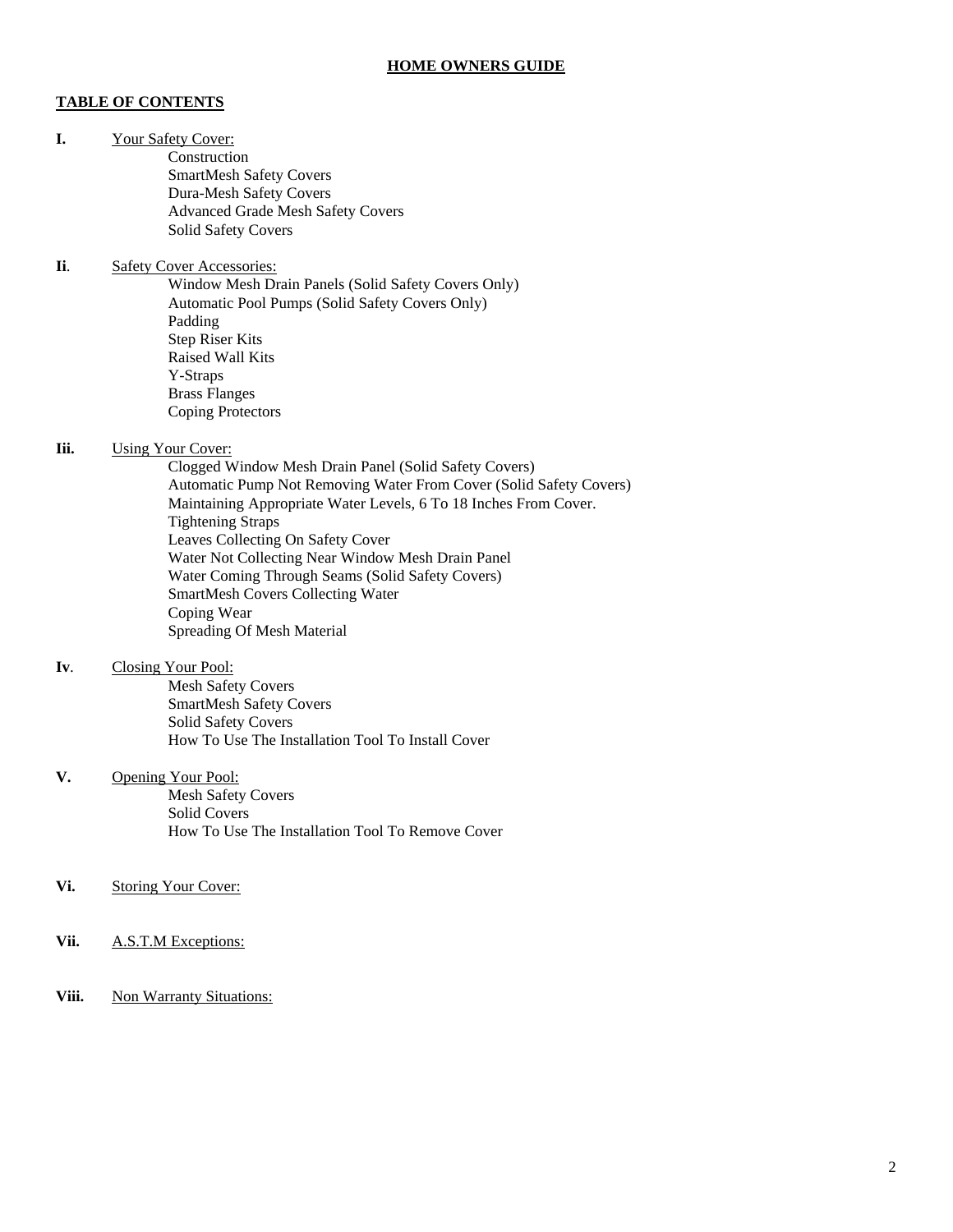Thank you for purchasing a **Merlin Industries, Inc** Swimming Pool Safety Cover. Swimming pools are a fantastic form of recreation. They give you access to a terrific form of physical activity while also bringing your family and friends together for years of fun and enjoyment. Please use your swimming pool with the utmost care. The unique nature of pools requires an extra level of awareness to the dangers they can present. Remember: Nothing replaces proper supervision.

**Merlin Industries, Inc.** manufactures swimming pool safety covers in both mesh and solid materials. Our covers are designed and constructed to help increase the safety level of your swimming pool and help ease the general maintenance and care of your pool. **Merlin Industries, Inc.** is the original innovator of the Solid Safety Cover. No one has made more or has more experience. Thank you for trusting your safety cover with #**1**.

Most installations of **Merlin Industries, Inc.** swimming pool safety covers meet or exceed the standards for safety covers as established by the **American Society for Testing Materials (ASTM).** (Please see exceptions on last page.)

Please review the contents of this homeowner's guide. Following these guidelines will help you and your family to safely enjoy your pool and swimming pool safety cover for years.

Enclosed with this guide is the National Spa & Pool Institute **(NSPI)** pamphlet, "Layers of Protection". We urge you to review the suggested safety options and review your own pool safety methods. **Merlin Industries, Inc.** manufactures safety covers that help prevent entry into the pool, as well as safety fencing which can be used when children or pets are present. The combination of the safety cover and safety fencing can provide you with two layers of protection for added peace of mind. Brochures on these and other **Merlin Industries, Inc.** quality swimming pool products are included in this packet.

**\*Note: Merlin Industries, Inc.** manufactures safety covers to be as maintenance free as possible. However there is some needed maintenance. It is up to you to follow the recommendations outlined in this owner's guide. For example, the swimming pool water level must be maintained between 6 inches & 18 inches from the cover or the cover warranty will be voided. Serious structural damage to the cover and/or the hardware may result. Safety hazards are also a possibility if the water level is not maintained within this range. If you have any questions contact your dealer or visit us at… **www.MerlinIndustries.com**.

## **I. YOUR COVER**

## **Construction:**

All **Merlin Industries, Inc.** safety covers are designed to formfit to the shape of the pool for which they are made. Rectangular safety covers should not be used on anything but rectangular pools and a safety cover must be used on the pool for which it was designed. Failure to follow these rules will void the warranty. The overlap on a rectangle swimming pool can vary from 10 inches to 18 inches. For free-form pools this overlap can vary from 12 inches to 24 inches. In the case of an obstruction, rock walls or waterfalls for example, the cover can be cut flush at these areas. It is the grid of webbing that allows the safety cover to be stretched taut across the pool and provides the cover with its strength

#### **SmartMesh Covers:**

SmartMesh Safety Covers utilize a high tech weave that allows water to pass through the material and still provides 100% shade to reduce the chance of algae growth. If water should accumulate on the cover, it is necessary to remove it and clean the cover using the techniques described in the "Using you Cover" section of this guide.

The SmartMesh safety cover meets or exceeds all standards for safety covers as established by the American Society for Testing Materials (ASTM)**\***. The SmartMesh safety cover comes with a limited pro-rated 15-year warranty, which warranties against manufacturer's defects. Refer to your warranty card.

## **Dura-Mesh Safety Covers**:

The weave of the mesh safety cover is designed to allow water to drain through the cover and to prevent large debris and particles from passing through the safety cover and entering into the pool. The cover allows some fine silt and/or dust to enter the pool. Some sunlight is also allowed into the pool.

The standard mesh safety cover meets or exceeds all standards for safety covers as established by the American Society for Testing Materials (ASTM)**\***. The Dura-Mesh safety cover comes with a limited pro-rated 15-year warranty, which warranties against manufacturer's defects. Refer to your warranty card.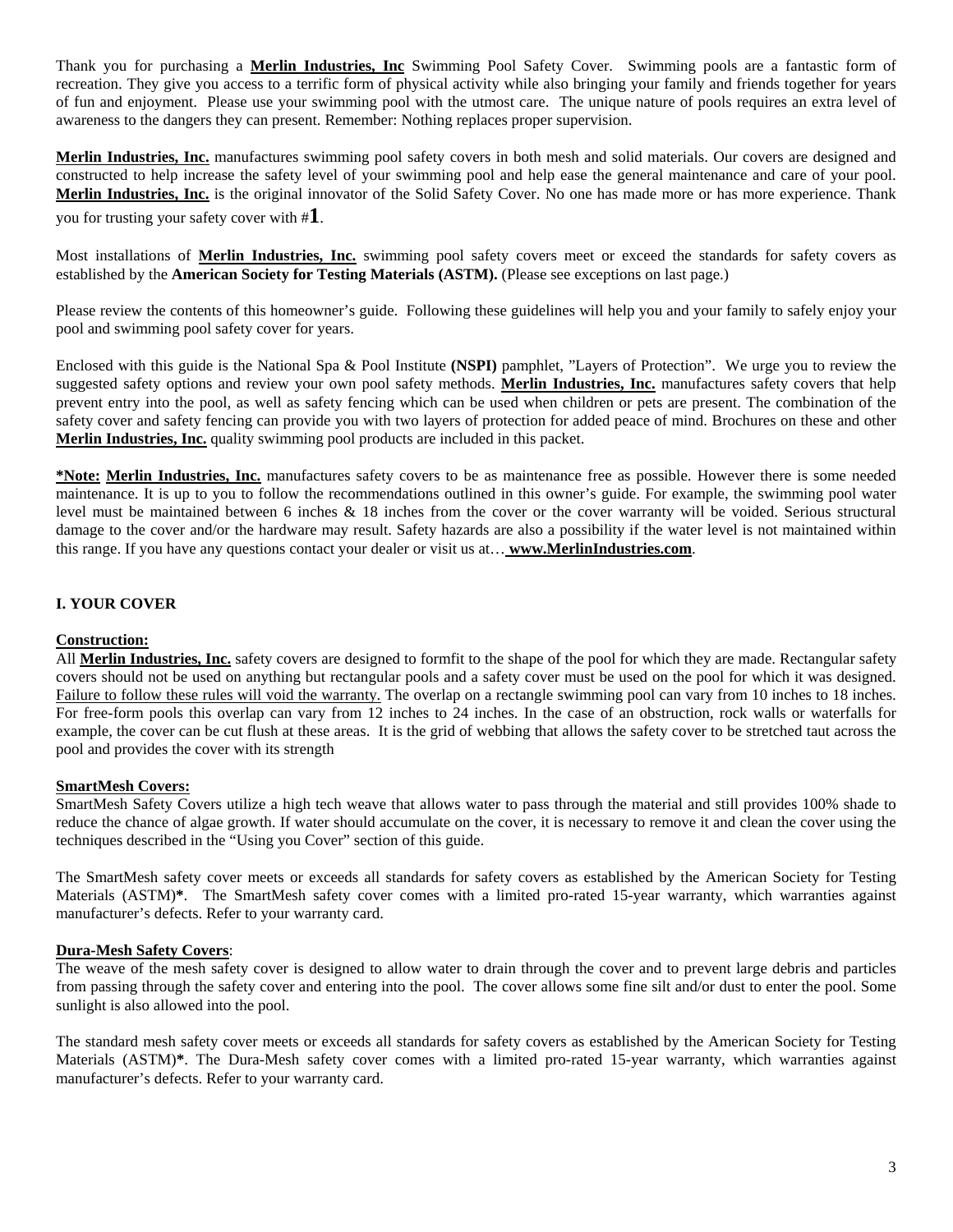#### **Advanced Grade Mesh Safety Covers:**

The weave of the advanced grade mesh safety cover is designed to allow water to drain through the cover and prevent large debris and particles from passing through the cover and entering the pool. The weave of the advanced grade mesh safety cover is approximately 50% tighter and thicker than the weave of the standard mesh safety cover. This cover allows a reduced amount of fine silt and/or dust to enter the pool. A reduced amount of sunlight is also allowed into the pool.

The Advanced Grade Mesh safety cover meets or exceeds all standards for safety covers as established by the American Society for Testing Materials (ASTM)**\***. The advanced grade mesh safety cover comes with a limited pro-rated 20-year warranty, which warranties against manufacturer's defects. Refer to your warranty card.

#### **Solid Safety Covers:**

The solid cover with an automatic pump does not allow any debris, fine silt and/or dust, or sunlight to enter the pool through the cover. The solid cover with a window mesh drain panel may allow a very small amount of particulate matter to enter the pool through the 2 layers of micro-mesh filter. The solid safety cover must have a properly working automatic pump or a properly working window mesh drain panel on the cover at all times to meet ASTM\* standards.

The solid safety cover meets or exceeds all standards for safety covers as established by the American Society for Testing Materials (ASTM)**\***. The solid safety cover comes with a limited pro-rated 10-year warranty, which warranties against manufacturer's defects. Refer to your warranty card.

#### **\* When safety cover is properly installed**

#### **II. COVER ACCESSORIES**

#### **Window Mesh Drain Panel for Solid Safety Covers:**

Solid safety covers can come with a "Window Mesh Drain Panel" to remove water from the top of the cover in lieu of an automatic cover pump. The window mesh drain panel is a removable square piece of 250-micromesh material attached to a square piece of standard mesh material. The panel is applied to the top of the cover with Velcro for easy removal.

The drain panel is placed where the water on the cover will drain the quickest. During installation the cover needs to be adjusted so the water will be "directed" toward the panel for drainage purposes. The adjustment will require tightening and loosening of some straps to achieve maximum effectiveness.

#### **Automatic Cover Pump for Solid Safety Covers:**

Solid safety covers can come with an automatic cover pump to remove water from the top of the cover in lieu of a window mesh drain panel. The pool pump should be placed at the lowest point of the cover or where the water accumulates. The pool pump is required to stay on the cover, and plugged in, whenever the cover is in place. It is designed to withstand snow and/or freezing conditions.

The pump is equipped with a pressure activated pneumatic float switch, which will automatically turn the pump on at the 2 inch to 3 inch water level. Once activated the pump will pump until the water level is at the lowest pump level. When attaching the garden hose to the pump make sure that you have a long enough run of hose so the water does not end up back on the cover or the pool deck. Place the end of the hose far enough away from the pool so the water does not saturate the ground around the pool. In the event that the pump does not perform refer to pump owners manual found in the pump box or contact your local service dealer.

## **Padding:**

On many pools, step sections and swim out sections create "reverse corners" or "sharp edges" inside the pool. These sharp edges need to be padded to prevent wearing of the cover in these locations. This padding is attached directly to the underside of the cover and is sewn on with the same webbing used to put the cover together. When the cover is installed the padded sections of the cover should fall directly over any reverse corners inside the pool. Some very sharp corners and rough coping may require additional padding. Please consult with your dealer for further information

#### **Step Riser Kits:** (optional)

Step riser kits are designed to close or fill the triangular gaps created when a safety cover is installed to go up and over a raised wall area. Step riser kits are installed at the job site during the initial installation. They are designed to prevent small children, pets, or leaves and debris from entering the pool. Failure to install a step riser kit when one is required will result in a safety hazard and will **VOID** ASTM safety approval.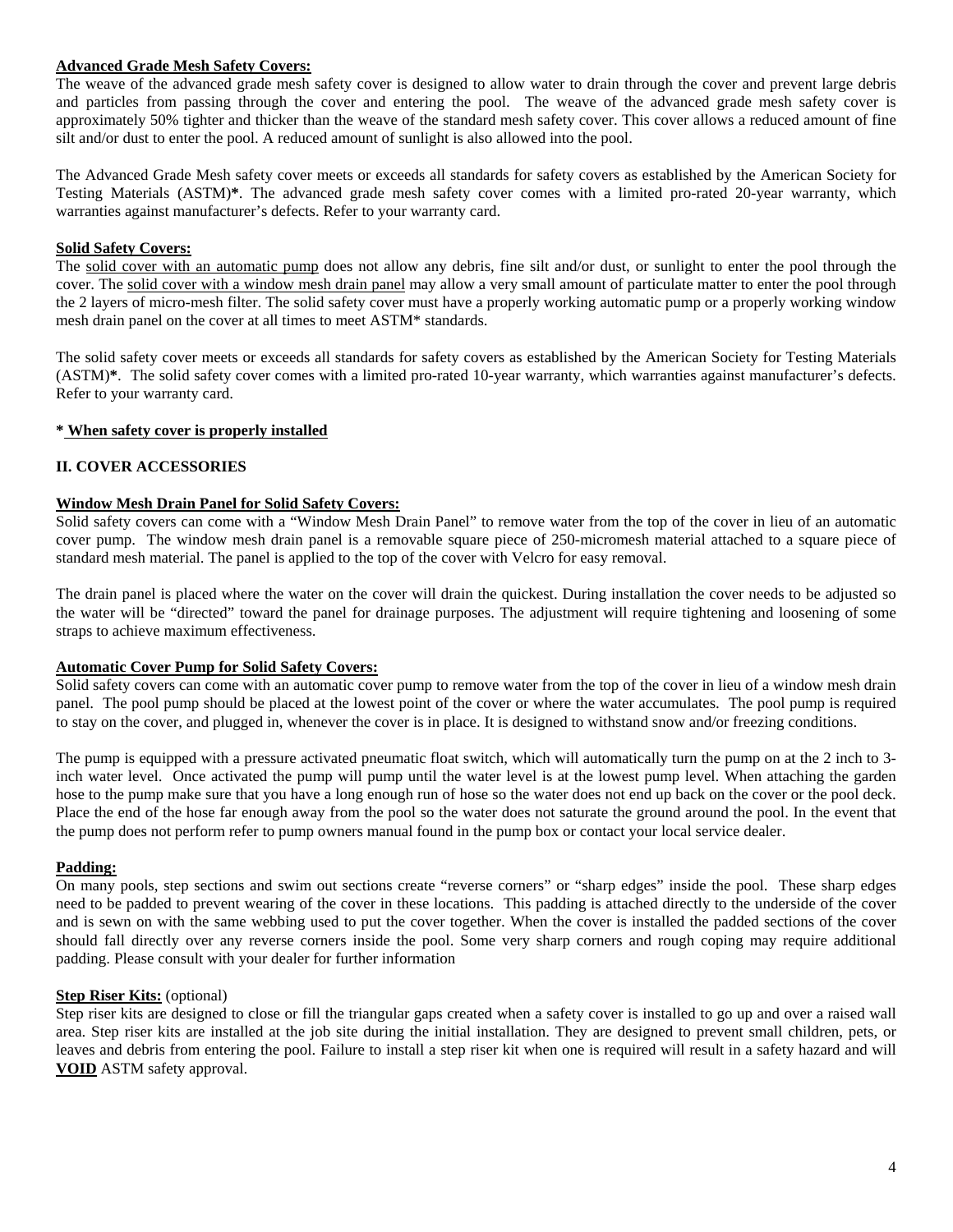#### **Raised Wall Kit:** (optional)

Raised wall kits are designed to secure a safety cover to a pool with a raised wall or beam. The kit is applied directly to the raised wall or beam using a stainless steel cable assembly and eyebolts that are installed during initial installation. Failure to install a Raised wall kit when one is required will result in a safety hazard and will **VOID** ASTM safety approval.

#### **Center Harness Strap Kit:** (optional)

Center harness strap kits, or "Y" straps, are designed to be installed on a cover with an obstruction that does not come in contact with the cover, but has a strap that runs into it. This strap kit creates a Y-strap to go on either side of the obstruction. An example of an obstruction may be a dive stand.

#### **Coping Clips:** (optional)

Coping Clips fit underneath the cover and act as a buffer between the cover wear bars and the coping to prevent wear and/or discoloration to the coping. Coping Clips slip onto the coping and are tied to the strap behind the wear bar.

#### **Brass Flanges:** (optional)

Brass Flanges or beauty rings, fit over your brass anchors, are flush with the deck and are used to give a more finished look or to hide any chipping that may occur during initial installation.

#### **III. USING YOUR COVER**

**Merlin Industries, Inc.** strongly suggests that a qualified pool professional complete the initial installation of the cover. Improper installation of the cover can result in the warranty being voided.

Upon installation the cover should be taut across the pool. The springs on a mesh safety cover should be compressed approximately 50% and between 60% to 75% for solid safety covers and should not be removed without the aid of the installation tool. Should the cover not be taut, the straps can be adjusted and tightened. (See Below).

Although the cover will support an adult's weight, we do not recommend walking on the cover except when cleaning the window mesh drain panel or clearing debris from around the automatic pump. Do not walk on the edge of the cover to avoid excessive cover wear.

#### **Clogged Window Mesh Drain Panel for Solid:**

Remove the window mesh drain panel from the cover by grasping one corner and pulling the velcroed panel off the cover. With a garden hose spray the underside of the mesh panel to remove all debris and spray the cover's filter panel. Reattach panel.

#### **Pump not pumping:**

Check the electrical source for the pump. Check for excess debris around the base of the pump. Refer to the pump owner's manual.

#### **Checking water level for mesh and solid:**

In order to ensure that the water level of the pool does not rise above 6 inches or fall below 18 inches from the cover, remove a spring at a convenient corner of the pool and pull cover back to view the water. Should the water level be more than 18 inches from the cover, add water with a garden hose to the appropriate level. Should the water level be less than 6 inches form the cover, place a water pump on the first step of your stair section and pump the water down to the correct level.

**\*Note:** The swimming pool water level must be maintained between 6 inches & 18 inches from the cover or the cover warranty will be voided. Serious structural damage to the cover and/or the hardware may result. Safety hazards are also a possibility if proper water levels are not maintained.

#### **Tightening straps:**

In the event the springs are not compressed 50% for mesh covers and between 60% to 75% for solid covers, or the straps become loose, the straps should be tightened. Loose straps can cause premature cover wear. Remove the spring from the anchor with the installation tool. Using the strap and buckle, adjust the length of the strap by 2 inch increments and reinstall the spring on the anchor using the installation tool until the spring is compressed 50% for mesh covers and 60% to 75% for solid covers and the straps are snug.

#### **Leaves collecting on cover:**

Leaves collecting on the cover are a normal circumstance. Simply allow them to dry and blow off. Should you find that the leaves tend to collect on the cover ensure that the straps are taut across the pool to allow the leaves to blow away.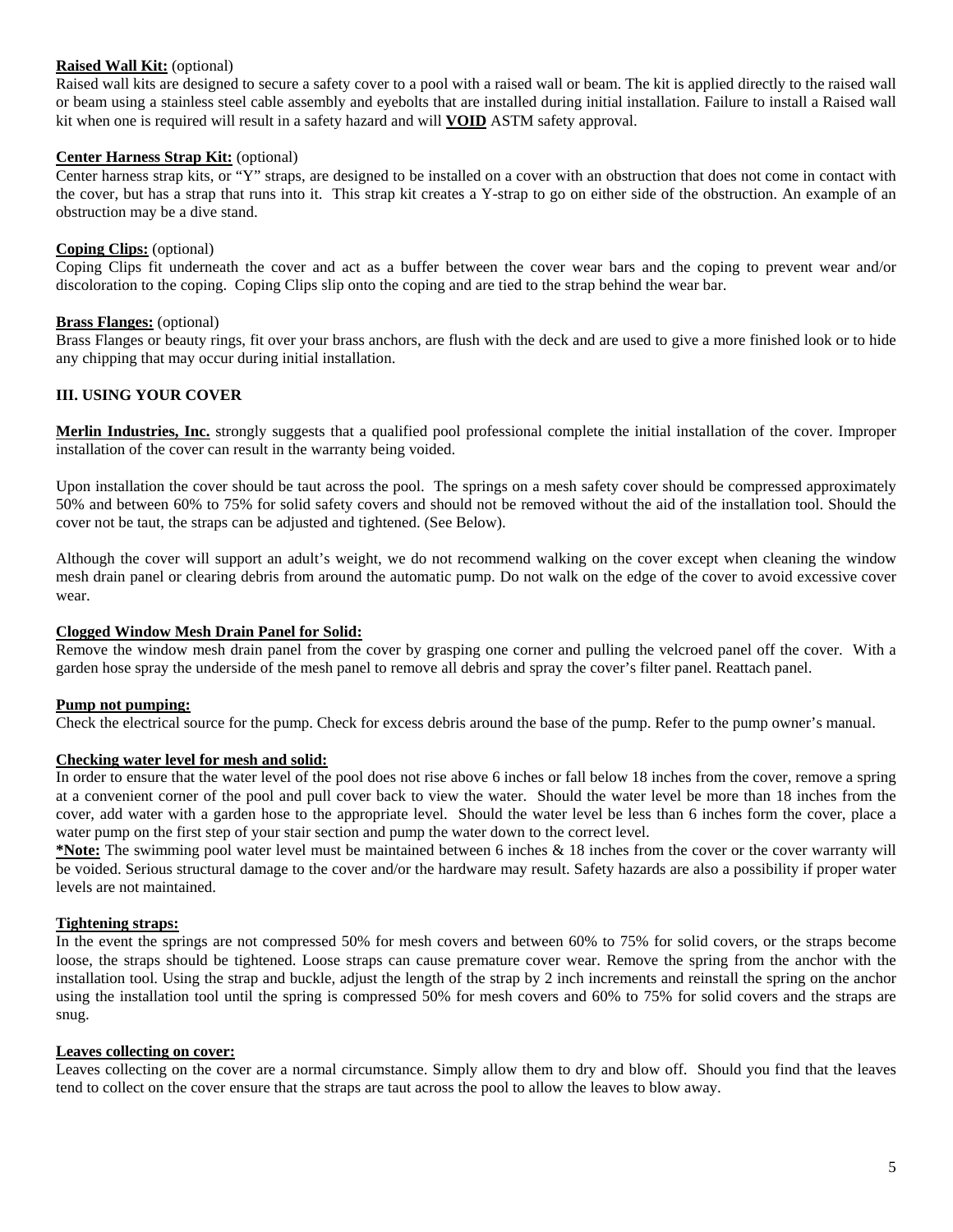#### **Water not collecting near panel:**

In the event that water seems to collect in an area of the cover that does not have a window mesh drain panel, the straps of the cover can be adjusted to direct the water towards the drain panel for proper drainage.

**Step 1:** Loosen the four straps that border the window mesh panel.

**Step 2:** Tighten the straps that are outside or surrounding the accumulation of water.

**Step 3:** The water might need assistance to begin moving towards the panel. Try to temporarily depress the cover near the panel to help the flow of water towards it. In some situations you may need to add some weight to that area of the cover.

**Step 4:** Wait 2 to 3 days to allow the cover to "tighten" then flood the cover with a garden hose to check that the cover drains properly on its own.

**Step 5:** Repeat above steps as needed.

#### **Water Coming Through Seams (Solid Safety Covers):**

You may notice that water will pass through the seams of a solid cover. This is due to our normal manufacturing process, and is inherent in all Solid Safety Covers. Taut Solid Safety Covers are held together and given their strength by the webbing which is sewn in place. Water may pass through the needle wholes formed by this process. THIS IS NOT A DEFECT IN THE COVER. Over time, these needle holes will become "clogged" by the expansion of the thread when it becomes wet, and by small debris particles that become lodged in the holes.

#### **SmartMesh Cover Collecting Water:**

In areas where large amounts of pollen, dirt, leaves or other debris clog the openings of a SmartMesh cover, it will be necessary to clean the cover. While on the pool use a nylon bristle pool brush to dislodge the debris and allow water to pass through. If the cover is dry, a leaf blower may be used to blow the debris off the cover or spray through the backside of the cover with a garden hose or LOW power pressure washer. NOTE: HIGH PRESSURE POWER WASHING MAY DAMAGE YOUR COVER. DO NOT USE HIGH PRESSURE POWER WASHERS OR HIGH PRESSURE POWER WASHER TIPS.

#### **Cover Chafe or Coping Wear:**

**Cover Chafe or coping wear is NOT a manufacturing defect and is NOT covered under the warranty. It can be caused by many things**, **including, but not limited to the following…**

| <b>PROBLEM</b> | <b>SOLUTION</b>                                                                                        |
|----------------|--------------------------------------------------------------------------------------------------------|
| Loose cover    | Adjust straps to tighten cover.                                                                        |
| Rough coping   | Smooth coping by removing any burrs or small pebbles.                                                  |
|                | Pad coping with carpeting or some other non-abrasive substance.                                        |
|                | Padding is also available through your dealer from Merlin Industries, Inc.                             |
| Windy area     | Adjust straps to tighten cover. Padding may also be needed (Available as an option, and can be added). |

#### **Spreading of Mesh Material:**

Like the strings of a tennis racket, the strands of the mesh material can be moved back into position by rubbing the material with your fingers. Rub the cover between your fingers gently. Remember to avoid pulling on the mesh material when moving the cover. When moving the cover always use the straps to pull the cover.

#### **IV. CLOSING YOUR POOL IN THE FALL**

The cover should be checked for any damage that may have occurred during storage. Never raise the deck anchors prior to reinstallation, as damage may occur by dragging the cover over raised anchors. Keep anchors flush until the cover is positioned correctly over the pool. When moving or handling the cover, never grab the paneled material; always move the cover by using the reinforced webbing and straps. Water level in the pool must be between 6 inches and 18 inches below the cover at all times or the warranty will be voided.

#### **Mesh Cover:**

Check with your pool dealer for water treatment prior to putting the cover on the pool. Once the cover is on the pool, do not add chemicals through the cover always lift one corner and add chemicals accordingly. If chemicals do get on your cover, rinse immediately with large volumes of water. To help assure you open your pool to clear water, it may be necessary to add chlorine and/or algaecide (40% to 60% "quat" algaecide) 2-3 times in the spring, prior to opening your pool. Consult with your pool dealer for appropriate dosages.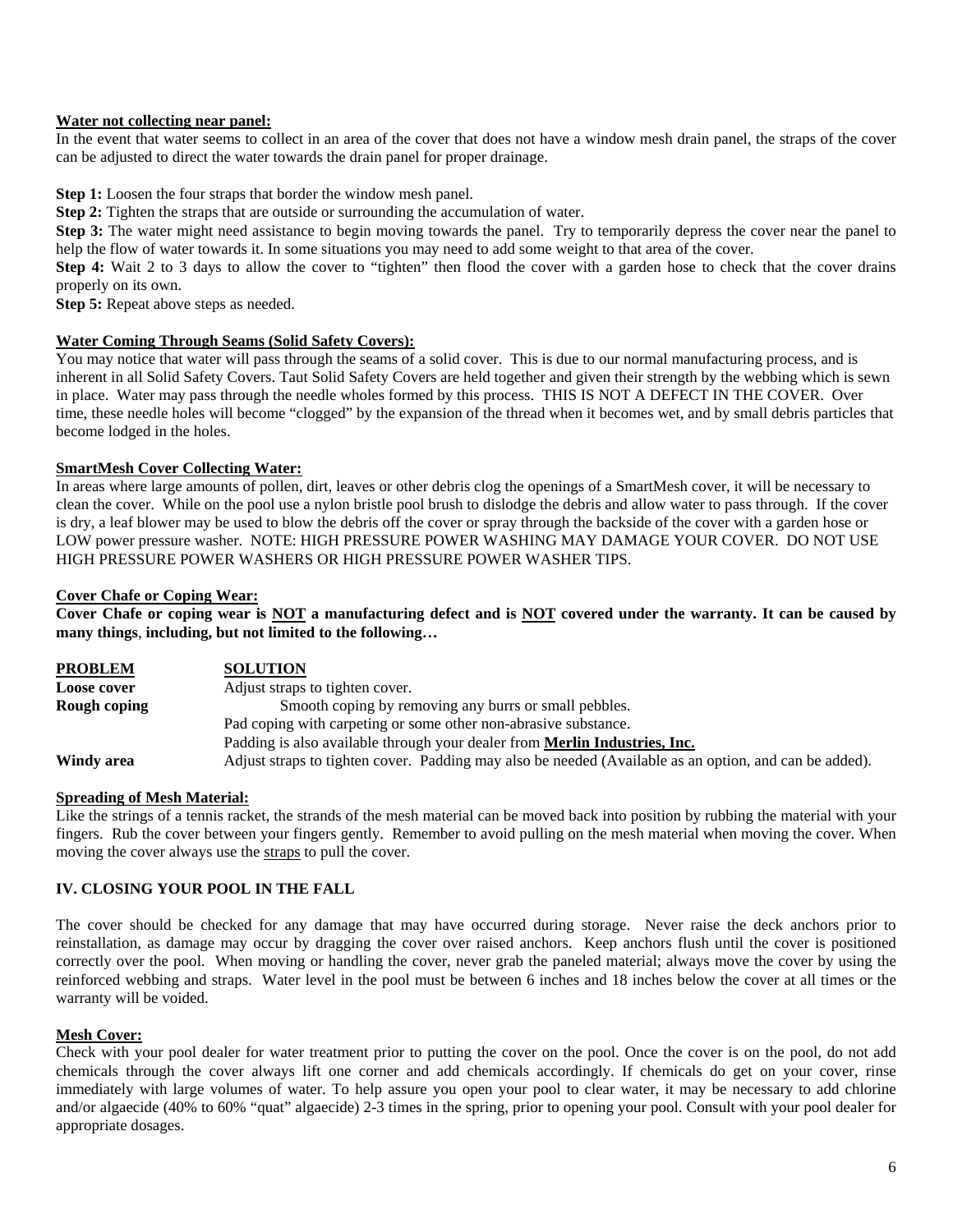## **Solid Cover:**

Check with your pool dealer for water treatment prior to putting the cover on the pool. Once the cover is on the pool, do not add chemicals through the cover always lift one corner and add chemicals accordingly. If chemicals do get on your cover, rinse immediately with large volumes of water. Weeping or dripping of water through the stitching of a solid safety cover is normal and should diminish over time.

**Note:** Observation of your cover pump is necessary to prevent accidental draining of your pool. Also, heavy rain or snow load may displace some water in your pool. It may be necessary to add water to the pool over the course of the winter. Keep your water level between 6" and 18" below the cover.

## **How to use the Installation Tool to install cover:**

Using the allen wrench, raise the threaded portion of the brass anchor approximately ¼". Slip the installation tool through the round end of the stainless steel spring. Stand facing the pool and place the installation tool over the brass anchor with the notched end facing the pool. Using your body for leverage, pull the top of the installation tool away from the pool seating the spring on the brass anchor. You may want to gently step on the spring as it slides down the installation tool. Twist the installation tool to cause the notched area to line up with the back of the spring.

## **V. OPENING YOUR POOL**

The cover should be checked for any damage that may have occurred during the winter season. If any problems have occurred, contact your Merlin Dealer for repair procedures. General repairs are not made by Merlin Industries between July 1<sup>st</sup> and December 15<sup>th</sup>. Never leave the deck anchors raised when removing the cover as damage may occur by dragging the cover over raised anchors. When moving or handling the cover, never grab the paneled material; always move the cover by using the reinforced webbing and straps.

#### **Mesh Cover:**

A fine silt or sediment may be visible on the bottom of the pool. Vacuum to waste and allow your filter to run. Add opening chemicals according to your pool dealer's recommendations. If chemicals get on your cover rinse immediately with large volumes of water.

#### **Solid Cover:**

A fine silt or sediment may be visible on the bottom of the pool for pools with a window mesh drain panel. Vacuum to waste and allow your filter to run. Add opening chemicals according to your pool dealer's recommendations. If chemicals get on your cover rinse immediately with large volumes of water.

#### **How to use the Installation Tool to remove cover:**

Stand outside of the anchor, away from the pool, facing the cover. Place the installation tool into the round end of the spring with the notch facing away from the pool. Position the tool between the anchor and the spring, lean it forward towards the pool. This will unseat the spring.

#### **VI. STORING YOUR COVER**

Before storing your Merlin cover, remove all leaves and debris from the cover's surface. Simply spray with hose and gently brush to loosen dirt. Check the cover prior to storage for excessive wear or damage that may have occurred during the winter. Covers do not need to be dried prior to storage. Fold cover and store in mesh bag included with your cover order. Merlin recommends hanging the cover far enough off the ground to avoid damage by mice and other rodents. Never place the cover near chemicals or a heat source as excessive heat can melt the cover. Removal of the springs vs. leaving them on is an option that is up to you.

#### **SmartMesh Covers**

When cleaning your cover prior to storage, spray the cover with a garden hose or LOW power pressure washer from its underside to dislodge any pollen or fine debris caught in the mesh material.

## NOTE: HIGH PRESSURE POWER WASHING MAY DAMAGE YOUR COVER. DO NOT USE HIGH PRESSURE POWER WASHERS OR HIGH PRESSURE POWER WASHER TIPS.

## **VII. A.S.T.M***. EXCEPTIONS\**

More than 25% of the safety covers requiring lawn stakes or aluminum tubes. No step riser kit installed when required. No gap filler installed when required.